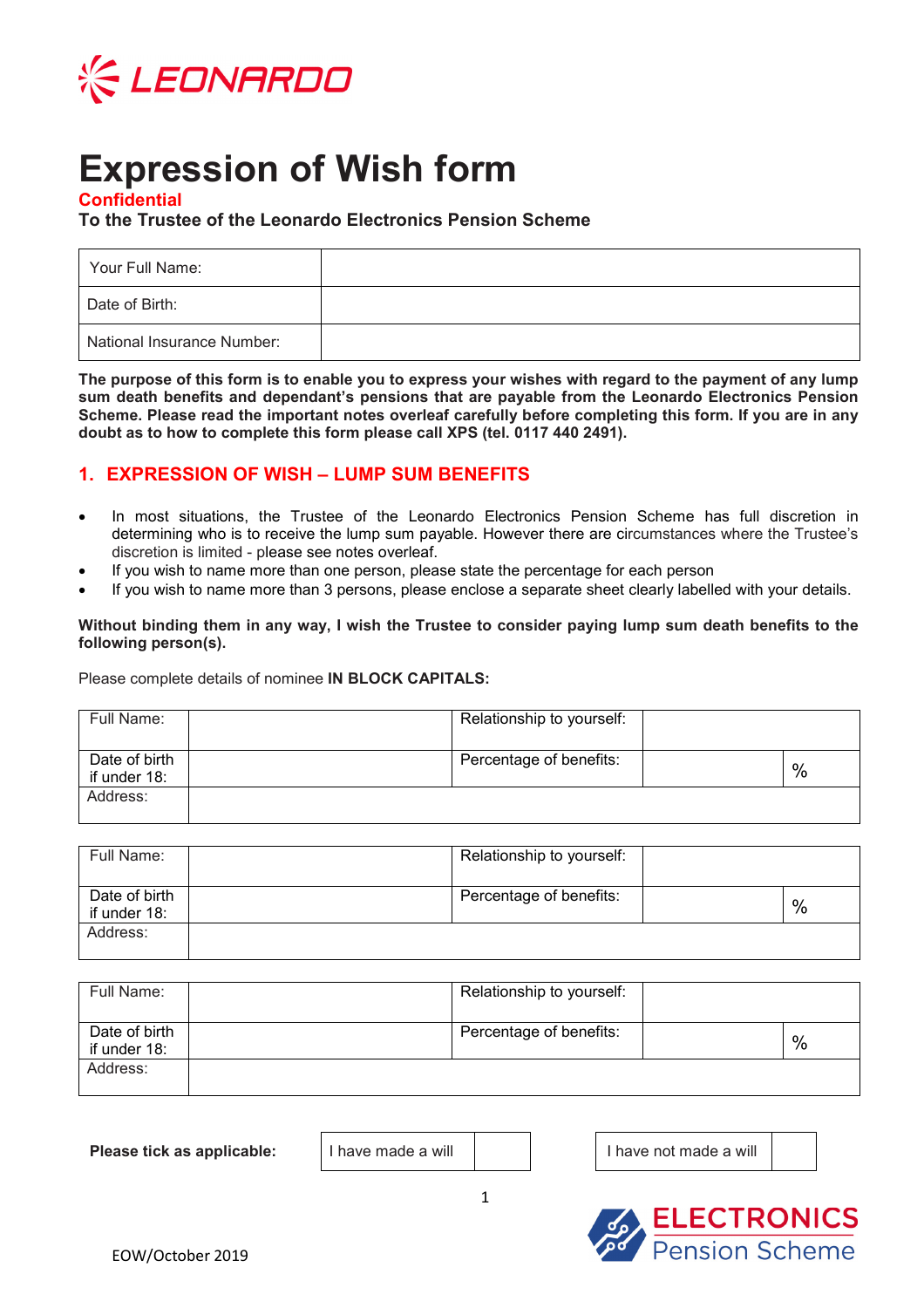# **2. ADDITIONAL INFORMATION**

**Please provide the Trustee with any additional information which they may find useful. This might include, for example, how you would like to provide for the care of young children; where you would like the benefit to go should the person/people nominated above predecease you; if you have omitted someone who would typically benefit on your death, the reason for this; or if your preferences on this form are different from the provision made by your Will, the reason for this.** 

## **3. EXPRESSION OF WISH – PARTNER'S/DEPENDANT'S PENSION NOMINATION**

- In most situations, the Trustee of the Leonardo Electronics Pension Scheme has a discretion in determining who is to receive the spouse's pension payable. However there are circumstances where the Trustee's discretion is limited - please see notes overleaf.
- If you wish to name more than one person, please enclose a separate sheet clearly labelled with your details.

Please complete this section if you wish to nominate a long-term partner or Dependant(s) for consideration to receive pension benefits, rather than such benefits being paid to a surviving legal spouse. **Without binding them in any way, I wish the Trustee to consider paying the spouse's pension to the following person.**  Please complete details of nominee **IN BLOCK CAPITALS:** 

| Full Name of<br>Partner/Dependant: | Relationship to yourself:                                  |
|------------------------------------|------------------------------------------------------------|
| Date of birth:                     | Date the relationship<br>resembling marriage<br>commenced: |
| Address of<br>Partner/Dependant:   |                                                            |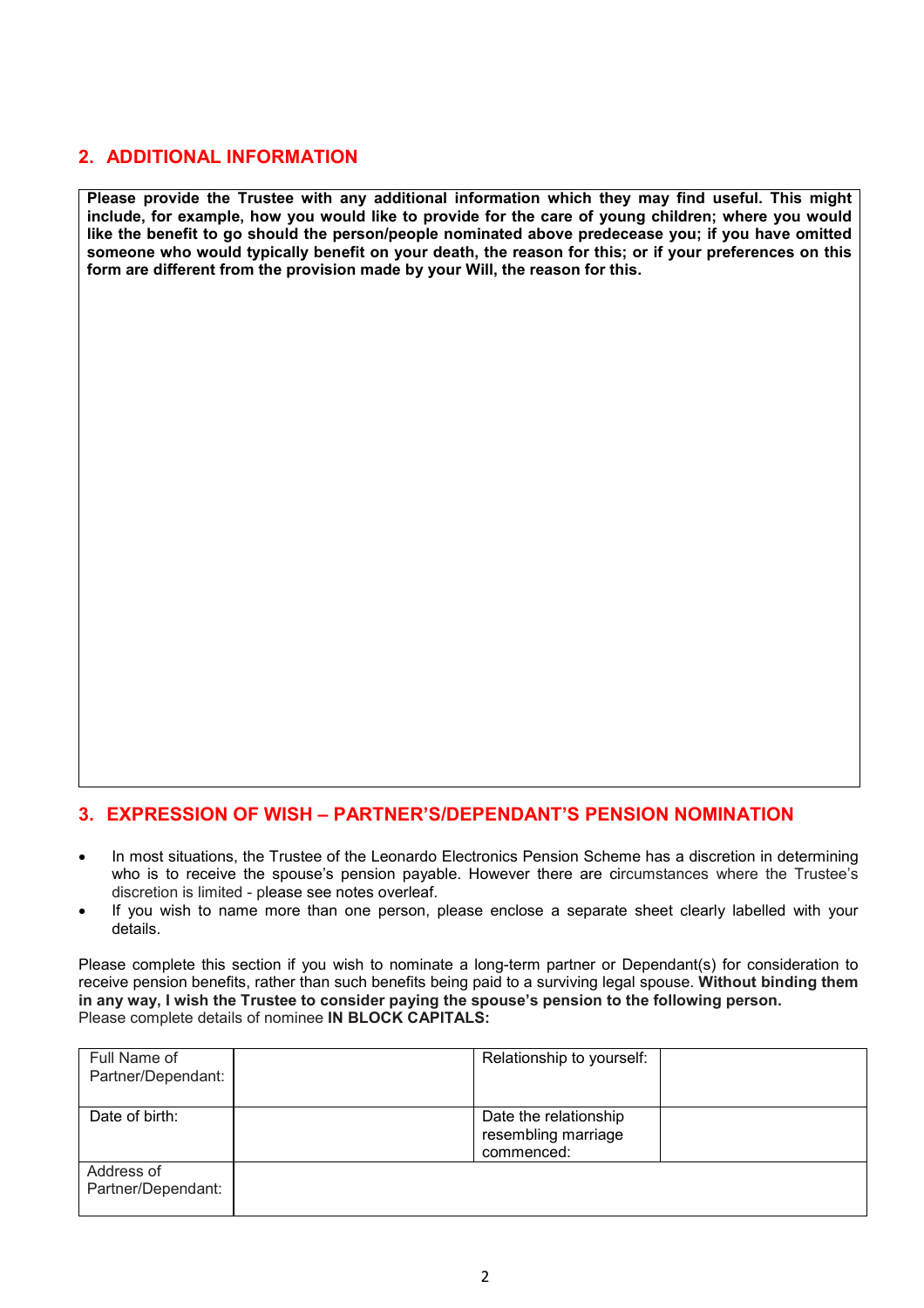**Please provide the Trustee with information about whether the person nominated is financially dependent on you, including details of any financial support you provide to them and details of any shared living expenses.** 

# **4. SIGNATURE**

*While I understand that the application of certain lump sum and pension benefits arising on my death is at your complete discretion, I would like you to consider the person or persons named on this form as possible recipients. I understand that if I leave a legal spouse, the Trustee may not be permitted by law to pay the entire pension to a nominated Dependant.* 

| Signed: | Date: |  |
|---------|-------|--|
|         |       |  |

#### **RETURNING YOUR COMPLETED FORM**

Please return your form to the following address, where it will be scanned and held electronically:

**Leonardo Electronics Pension Scheme, XPS Administration, Queen's Quay, 33-35 Queen Square, Bristol, BS1 4LU** 

Alternatively, you can email a scanned copy of the form to LEPS@xpsgroup.com. Please ensure the scan quality is sufficient for all parts of the form to be clearly read. You may wish to keep a copy of this form for your records.

Personal data (including any special category personal data – e.g. relating to health or sexual orientation) provided on this form will be handled by the Trustee of the Leonardo Electronics Pension Scheme, as a data controller, and by its authorised third parties, in accordance with applicable data protection law and as described in the Trustee's Fair Processing Notice, available to view at www.lepensions.co.uk.

**The information contained in this Expression of Wish form is intended to give you an outline of the relevant provisions of the Scheme. It is not a substitute for the Scheme Rules which are the legal basis of the Scheme. This Expression of Wish form is overridden if there is any inconsistency between it and the Scheme Rules.**